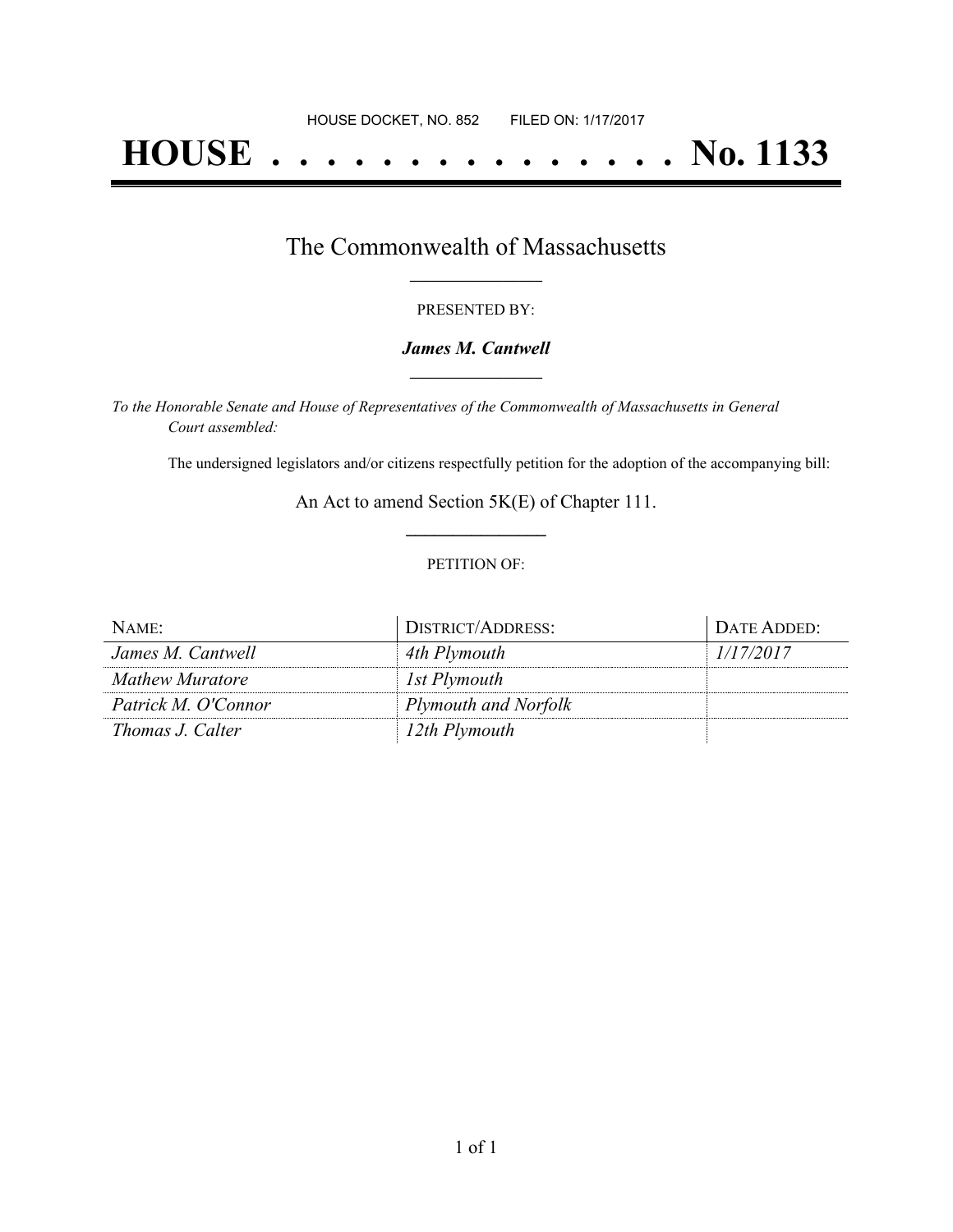## **HOUSE . . . . . . . . . . . . . . . No. 1133**

By Mr. Cantwell of Marshfield, a petition (accompanied by bill, House, No. 1133) of James M. Cantwell and others for legislation to authorize the Department of Public Health to make assessments against power plants. Public Health.

### [SIMILAR MATTER FILED IN PREVIOUS SESSION SEE HOUSE, NO. *1899* OF 2015-2016.]

## The Commonwealth of Massachusetts

**In the One Hundred and Ninetieth General Court (2017-2018) \_\_\_\_\_\_\_\_\_\_\_\_\_\_\_**

**\_\_\_\_\_\_\_\_\_\_\_\_\_\_\_**

An Act to amend Section 5K(E) of Chapter 111.

Be it enacted by the Senate and House of Representatives in General Court assembled, and by the authority *of the same, as follows:*

1 SECTION 4: Said section 5K(E) of said chapter 111, as appearing in the 2014 official

2 edition, is hereby amended by adding the following paragraph:

 The department is hereby authorized to make assessments against (i) the operator of each existing and proposed nuclear power plant in the commonwealth, that is in operation and during post-closure until NRC terminates the operating license and (ii) electric companies in the commonwealth which own, in whole or in part, or purchase power from the Seabrook nuclear power plant and/or Vermont Yankee nuclear power plant to defray costs incurred by the department's radiation control program in the performance of its duties under this section. With respect to the fiscal year in which this section becomes effective, the department is authorized to make assessments in the amount of not less than \$500,000 with respect to each of such nuclear